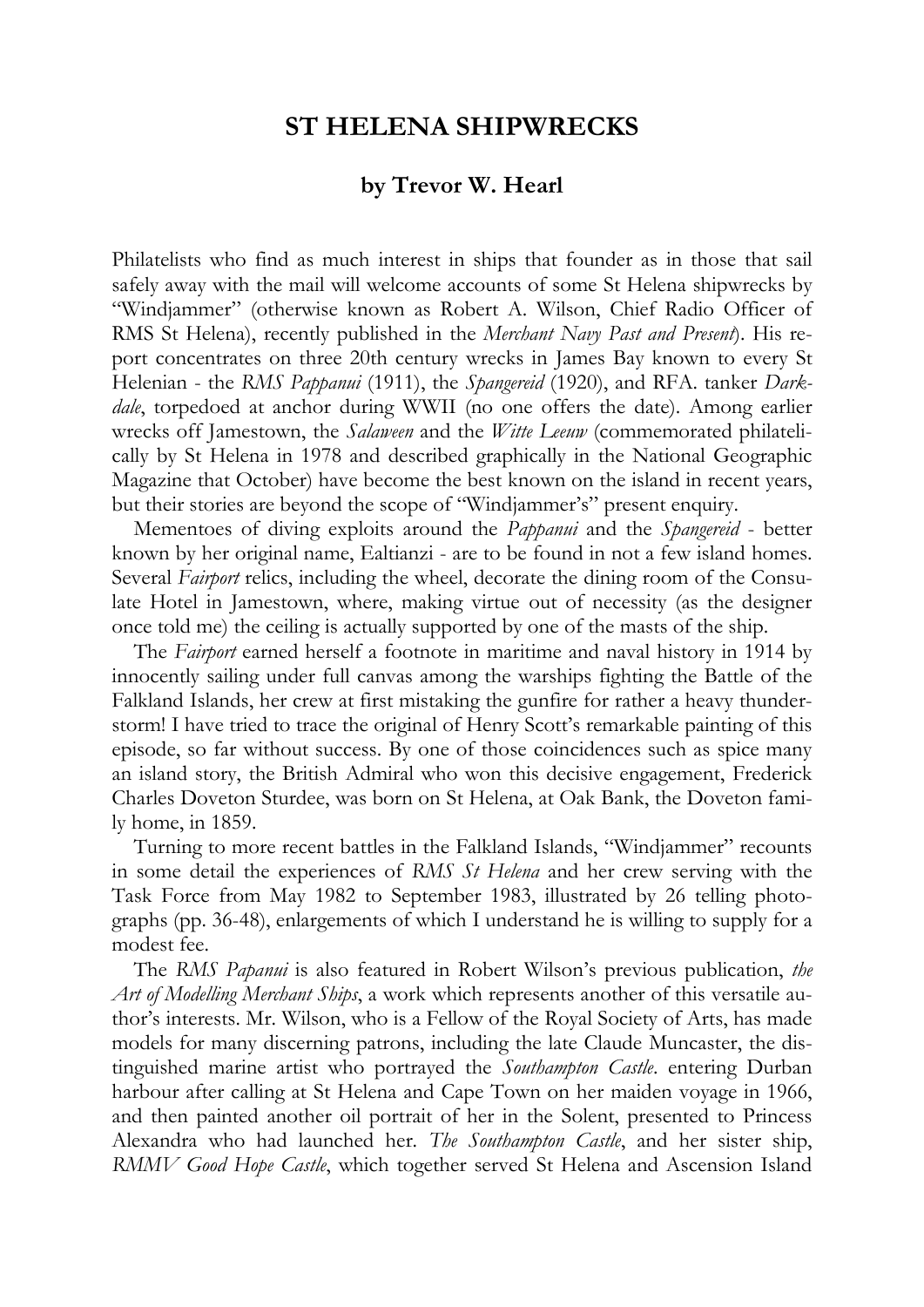monthly between 1966 and 1967, were then so far ahead of their time "that they still appear extremely modern" in performance, comfort, and looks, writes Robert Wilson in *The Merchant Navy, Past and Present* (p. 35). They now sail under the Italian flag as *Paoli C*, he tells us, but does not relate the incredible story of how *RMMV Good Hope Castle* (depicted on the 2/3d. value of St Helena's Mail Communications issue of 1969) was almost shipwrecked a few miles south of Ascension Island in 1973 when one of the world's most modern mailships was abandoned ablaze only a short sailing distance from one of the world's most sophisticated communication centres - which failed to pick up its distress signals because no one was listening! How the mail fared is therefore only one of the many matters into which some philatelic or maritime historian should delve while survivors are still alive to tell their tales.

But to return to Jamestown and the *Papanui*. Robert Wilson's model of this former passenger liner, the construction of which he describes and fully illustrates in his "modelling" book (pp. 37- 47), is now an exhibit in the St Helena Heritage Society Museum in Broadway House, while that of the *Fairport* belongs, I believe, to a member of this Society on the island, Clifford Huxtable.

Among shipwreck stories heard in Jamestown is one of a schooner sinking in James Bay in the 1860's under the weight of her cargo of railway lines destined for Cape Town, thus explaining, it was said, why lengths of railway line are to be seen though rarely noticed by visitors - supporting the ceilings and roofs of many a Main Street building in defiance of the white ant. But I suspect the lines in Jamestown came rather from the tramway built alongside the famous Ladder by Lieut. G. W. Melliss in 1829, when it later fell into disrepair from lack of maintenance after the East India Company's staff had been sacked by the incoming Government in 1834.

Some of the best shipwreck stories concern East Indiamen on their intrepid voyages between England, India, and China. Two which should interest members of the St Helena and Dependencies Philatelic Society have been the subject of books: the wrecking of the *Blenden Hall* on Inaccessible Island in 1821 (where the Denstone College expedition recently camped) and the burning of the *Kent* East Indiaman in the Bay of Biscay in 1825 (as depicted on the 22½p value of St Helena's East India Company commemorative issue in 1973) when many passengers, driven to choose between drowning, incineration, or being blown up, opted for the latter and sat on the gunpowder store! I hope it does not spoil the story to tell the sequel: all were saved by the captain's skilful seamanship and the timely arrival of a British ship willing to risk the rescue.

## **References:**

- "Windjammer" The Merchant Navy, Past and Present, 1984.
- Robert A. Wilson, the Art of Modelling Merchant Ships, 1982.
- Edward Carter. The Dovetons of St Helena, Cape Town, 1973.
- J. G. Lockhart, Blenden Hall, London, 1930.